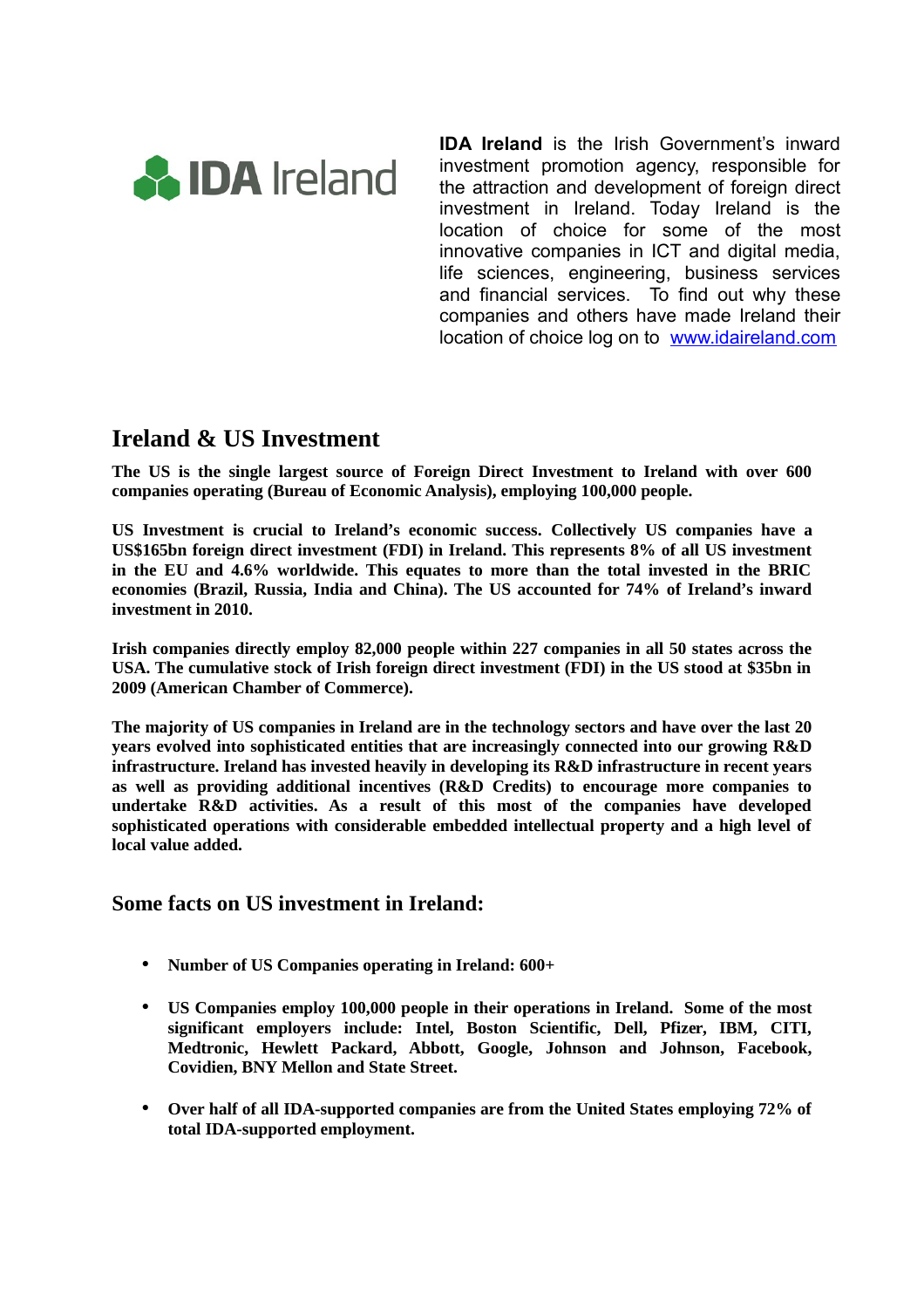- **The return on investment (ROI) for US firms in Ireland has been estimated at 20.5% in 2009.**
- **The world's leading corporations have chosen Ireland: 9 of the top 10 global pharmaceutical & biotechnology companies; 15 out of the top 20 medical technology companies; 8 of the top 'born on the internet' companies have operations in Ireland (source: Barry O' Leary).**

#### **Some key US companies have invested in Ireland:**

#### $\alpha$ Boston $\alpha$ Scientific

Are a worldwide developer, manufacturer and marketer of medical services whose products are used in a broad range of interventional medical specialities. It employs 25,000 people in 26 manufacturing, distribution and technology centres worldwide. First established in Ireland in 1994, with the support of IDA, Boston Scientific is the largest medical device company in Ireland and employs 4,900 people in 4 manufacturing sites. The Galway facility employs 3,000 people and operations include R&D for cardiology products. Boston Scientific in Clonmel employs 575 people and manufactures pacemakers and defibrillators. Recent announcements by Boston Scientific include a  $\epsilon$  50 million Research and Development investment in the Galway facility. The Cork operation employs 1200 people and manufactures neurovascular products. The Letterkenny facility employs 130 and manufactures balloon cutting stents.

Medtronic's Galway site is a centre of excellence for the development *Medtronic*  $\int_{\frac{f_{\text{diag}}}{f_{\text{diag}}}}$  and manufacture of a number of the company's key medical technologies for the treatment and management of cardiovascular and cardiac rhythm diseases. Today over 2000 people are employed in Ireland with most of the company's employees working at the state-of-the-art facility in Galway, including over 100 dedicated to research and development. The company has R&D links with third level institutions throughout Ireland. Medtronic also has a sales and shared services office in Dublin which opened in 2002 and represents key businesses within Ireland.

Is a leading global financial services company with approximately 200 million customer accounts and does business in more than 140 countries. Citi provides customers, operations, governments and institutions with a broad range of financial products and services, including customer banking, securities brokerage, and wealth management. The Irish operation employs 2,000 people. Citi was the first international financial institutions to receive RD&I financial assistance from the Irish government. To date Citi has invested €62 million in RD&I projects in Dublin and created a Centre of Excellence for the development of products and processes for Citi's EMEA business. The projects in the Centre include the development of the next generation of ebanking projects and the next generation of intelligent payment solutions.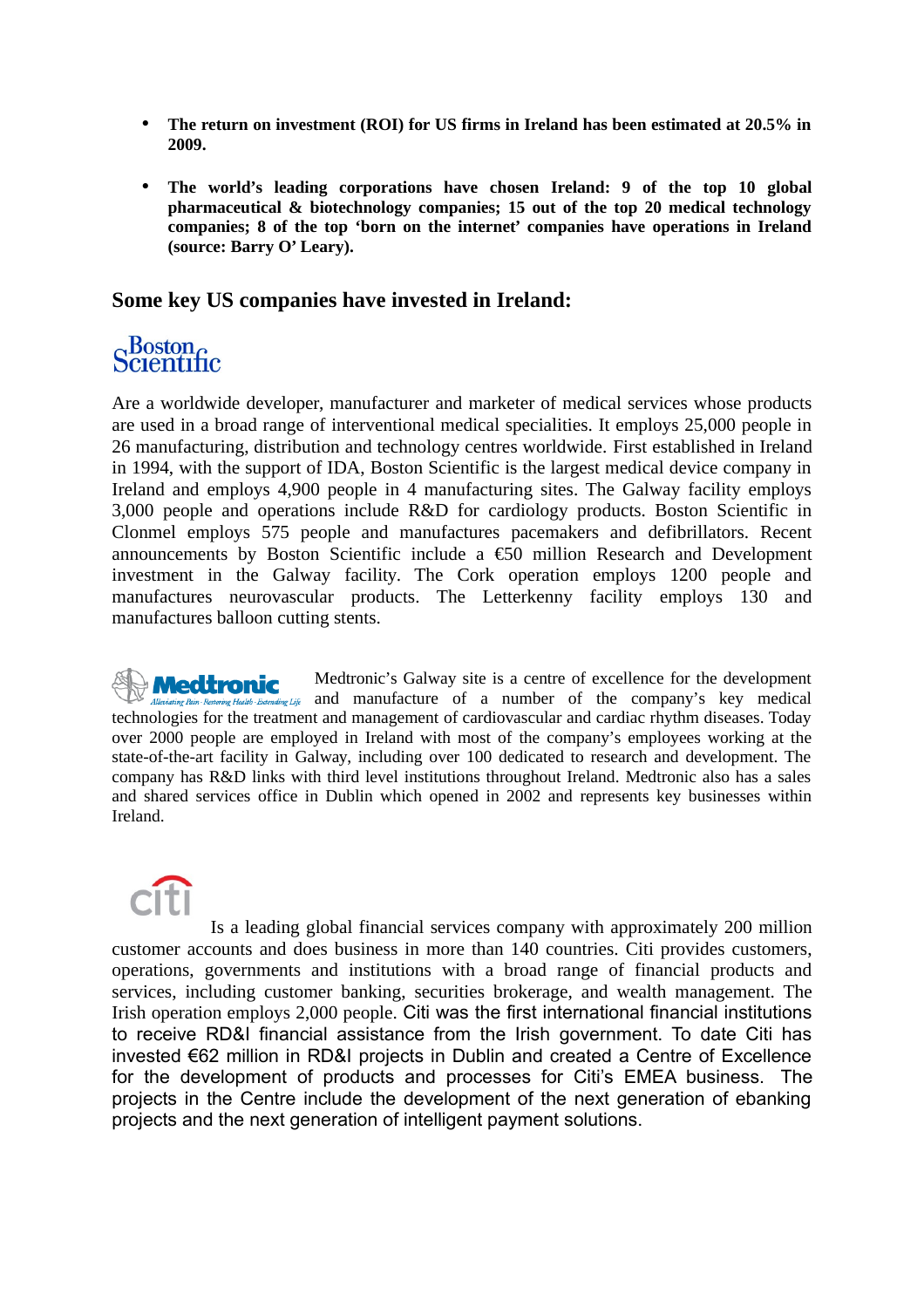

 Is the world's largest semiconductor chip maker and has a 75% share of the microprocessor market. The company's largest customers are Dell and Hewlett Packard. Worldwide Intel employs 94,000 people and includes wafer fabrication facilities in Ireland. Ireland hosts one of the largest Intel manufacturing sites outside of the United States. It's also a hub for some of the most exciting technology and manufacturing research currently taking place in Europe. Intel directly employs 5,715 people in two locations around Ireland (5,400 at Leixlip and 155 at Shannon). Intel established in Ireland in 1989 and has invested  $\epsilon$ 7 billion expanding their product ranges over a number of generations of technology with 9,050 jobs in the Irish economy depending on Intel. The company has paid  $\epsilon$ 1.4 billion in taxes to the Irish Government over the last 10 years. Intel exports \$2billion from Ireland annually. Intel has announced a  $\epsilon$ 50 million investment in the expansion of its R&D facility at the Shannon free Zone in Co. Clare.



Is the largest pharmaceutical company in the world. It produces human and animal medicines and customer healthcare products. Pharmaceutical sales represent 93% of total sales. Pfizer Inc. had sales of \$48.3 billion (2008) with R&D expenditure of \$7.95 billion. Pfizer has seven operations in Ireland employing over 1,650 people. Pfizer was one of the first pharmaceutical companies to locate in Ireland (1969). Pfizer has a rich heritage of innovation and expansion over a forty year period. Since its acquisition of Wyeth on 15th October 2009, the business now boasts over 5,000 colleagues across 11 locations based in Cork, Dublin, Kildare, Limerick, and Sligo. The Irish operations manufacture some of Pfizer's best selling and newest medicines including Lipitor (cardiovascular), Viagra (urology), Sutent (oncology), Enbrel (rheumatology) and Prevenar (vaccines). Ireland is a leading manufacturing base for Pfizer globally, exporting to global markets. Total capital investment by the company in Ireland exceeds \$7billion.



Games Is a global leader in the online games industry, developing, producing and distributing games on its website. The company's games are predominately distributed online, where Big Fish offers customers a rapidly expanding selection of content, launching 'A New Game Every Day'. The company currently employs 65 people in Ireland. The new office will focus on multilingual European customer support, games testing and localisation, and is expected to create up to 100 new jobs over the next three years in Ireland. IDA Ireland worked strenuously to attract Big Fish Games to Ireland and is currently working closely with the company to assist in the rapid start-up of the operation. The new Headquarters will extend multilingual support to Big Fish Games' international customers. The company currently distributes more than 1.5 million games per day to customers worldwide through its English, German, French, Spanish and Japanese language portals.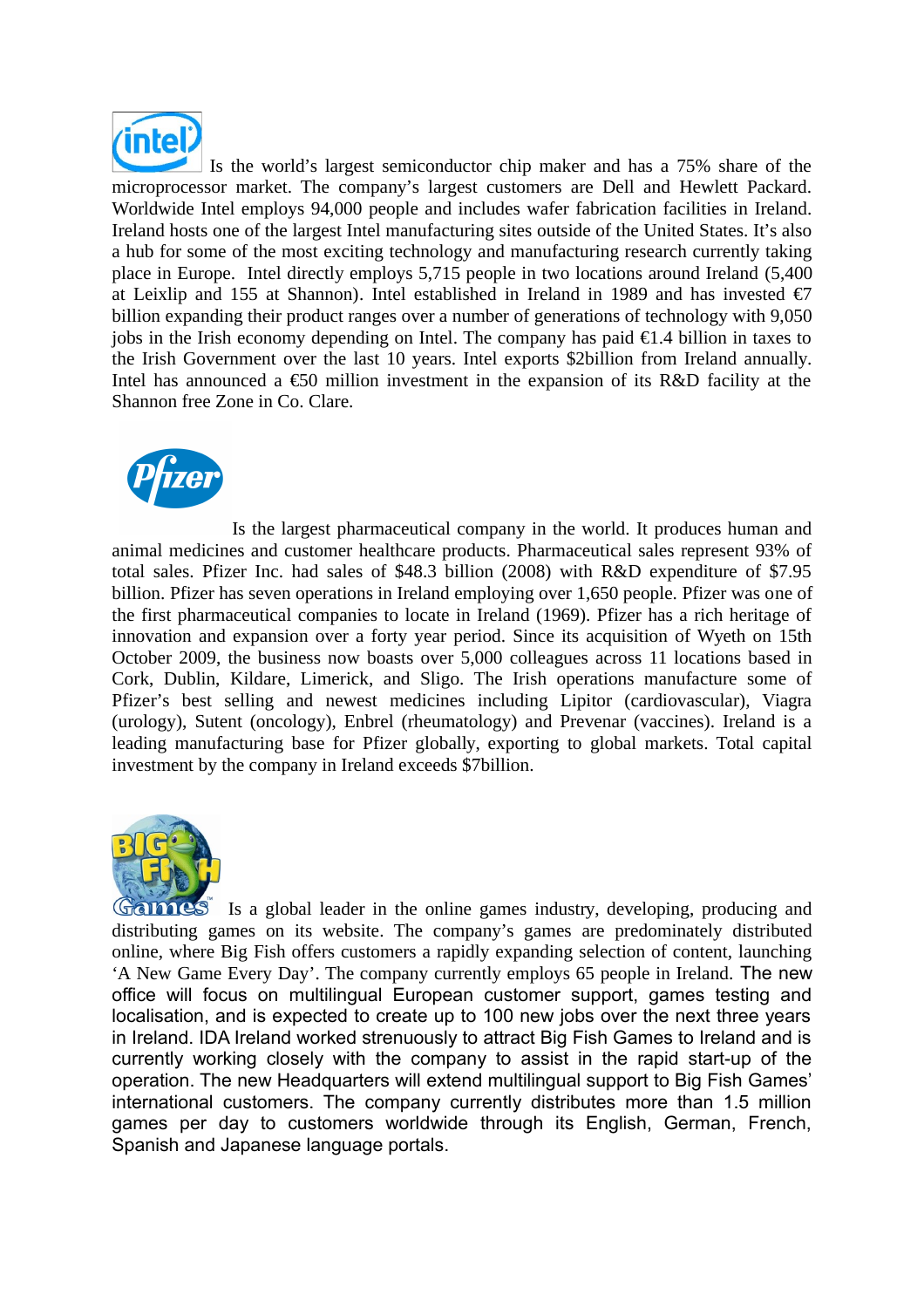Click on the link below to view video interview with Jeremy Lewis, CEO of Big Fish Games

**[http://www.idaireland.com/news-media/videos/index.xml?](http://www.idaireland.com/news-media/videos/index.xml?bclid=66038358001&bctid=66070179001) [bclid=66038358001&bctid=66070179001](http://www.idaireland.com/news-media/videos/index.xml?bclid=66038358001&bctid=66070179001)**

# Google

 Google's mission is to organise the world's information and make it universally accessible and useful. In 2003, Google opened its EMEA Head Quarters in Dublin, initially employing 100 people. In 2005 and 2006, Google's Ireland operation continued to grow and the company announced expansion projects creating over 1,100 new jobs and also expanding their premises in Dublin. The Irish operation is now Google's largest outside of the US currently employing over 1,600 staff from 40 different countries. Its original mandate included a European Data Centre, multilingual editing, customer support activities and financial shared services. The Irish operation has grown to become their European HQ employing 1,500 people (announced additional 200 in September 2010) and incorporates the following business activities:

- Advertising Sales & Customer Support
- Engineering Operations & Data Hosting
- Enterprise
- Finance
- Human Resources
- Legal & Public Policy
- Marketing & Communications
- Software Engineering

Click here for interview with John Herlihy of Google [http://www.idaireland.com/news-media/videos/index.xml?](http://www.idaireland.com/news-media/videos/index.xml?bclid=610746752001&bctid=611201215001) [bclid=610746752001&bctid=611201215001](http://www.idaireland.com/news-media/videos/index.xml?bclid=610746752001&bctid=611201215001)

# facebook.

 is the world's leading social network headquartered in Palo Alto, California, the company develops technologies that facilitate the sharing of information. Facebook established their EMEA HQ in Dublin in October 2008. Facebook currently employs 250 people in Ireland. Facebook's Dublin employees work in advertising, multilingual sales support, finances, human resources, user operations and development. It is understood that the new positions will be gradually created across these areas over the coming 12 months. In 2008, Facebook followed in the footsteps of other leading internet-based firms including Google, eBay and Yahoo! by establishing a presence in Dublin. Its investment in Ireland was supported by the IDA. Initially Facebook created 70 Irish jobs, but this has since grown to over 250.

Click on the link below to view interview with Sheryl Sandberg of Facebook <http://www.idaireland.com/news-media/videos/index.xml?bclid=66038358001&bctid=66070392001>

Click on the link below to view interview with Colm Long of Facebook <http://www.idaireland.com/news-media/videos/index.xml?bclid=66038358001&bctid=66070179001>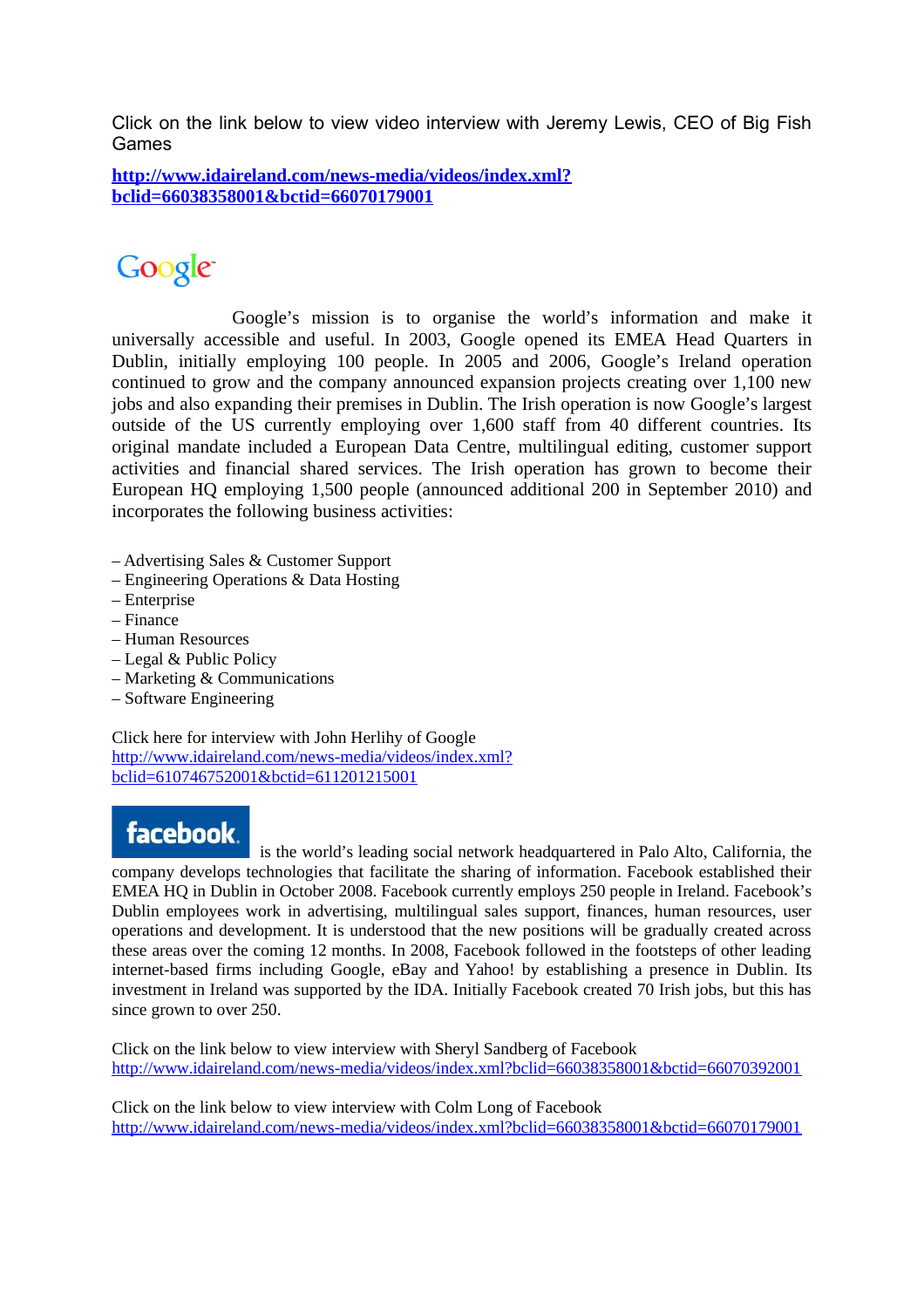

is an online auction and shopping website in which people and businesses buy and sell goods and services worldwide. In 2003, eBay Inc. Located PayPal's European Operational Headquarters in Blanchardstown, Dublin. In 2005, eBay located its UK customer support also in Blanchardstown. Today, eBay and PayPal combined employ over 1,600 people in Ireland. The Dublin operation hosts PayPal's European customer service, risk & fraud prevention, merchant services and process excellence team. PayPal have a young educated workforce with an average age of 27 years. 40% of PayPal's business is through eBay. The remainder is from 3rd party merchant customers such as Dell. In March 2009, PayPal announced the establishment of its Global Centre of Excellence for Customer Experience at its Irish operation. This R&D centre, supported by the IDA, focuses on developing product, process, people and technology solutions which will improve the customer experience and ultimately drive increased revenues for PayPal worldwide. As a result of the success of this Centre to date, a number of global roles are now located in Ireland including Global Head of Customer Support, Global Head of Process Excellence and Global Head of Training. In 2009, PayPal expanded into a new facility, further building on the success of the Irish operation. In February 2011, PayPal announced a further 150 new jobs at its Irish operation, with multilingual positions in customer service and merchant services.

For a more comprehensive list of major US investments in Ireland, see Appendix 1

#### **Corporate tax rate**

#### **The Irish Corporate Tax regime, not just the tax rate, remains intact**.

- Corporation Tax rate will continue to remain at 12.5%.The newly elected government has re-affirmed Ireland's long-term commitment to the 12.5% corporate tax rate.
- Ireland's 12.5% tax rate is legitimate, fully consistent with European policy and accepted by the European Commission as not representing harmful tax competition.
- The Irish Government's commitment to the 12.5% corporation tax rate is protected in an EU context by the principal of unanimity in taxation matters.
- There is full political unanimity in Ireland supporting the existing Corporate Tax regime.
- R&D tax credits, including rules around IP, remain unchanged.

#### **Irish economy: The facts**

#### **GDP is stabilising and is set to grow.**

GDP in Ireland is forecast to increase by almost 1% in 2011 (Central Bank, Spring Commentary 2011). 2011 data from the NCB Markit PMI show that the manufacturing and services sector have expanded strongly in the first 4 months of the year. Indeed the manufacturing sector grew at its fastest pace in more than 11 years in January 2011.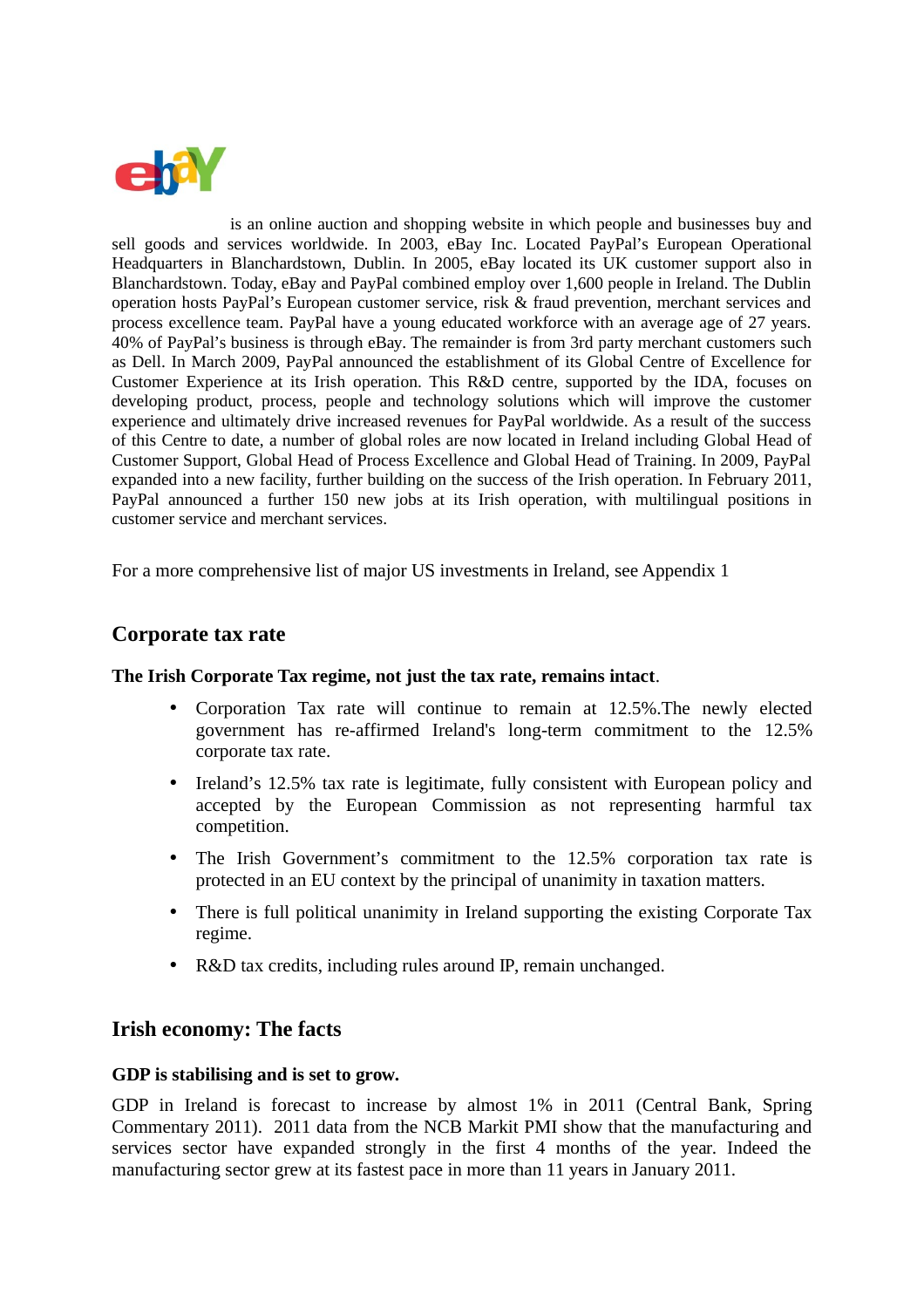The positive foundations of the Irish economy remain and provide the conditions for achieving sustainable export-led growth namely:

- 1. Very good and improving infrastructure.
- 2. High-quality human capital.
- 3. Favourable taxation environment.
- 4. Track record.

#### **Exports**

Irish exports are at an all time high. The growth and development of multinationals, with their strong focus on high value goods and services exports is fundamental to the Irish economy and is an essential component of Ireland's economic recovery.

Ireland's current account will be in surplus in 2011, meaning the country as a whole is paying down on external debt.

- Exports continue to perform very strongly (+9.4% in 2010).
- For January to April 2011, the export orders index of the NCB Market PMI showed significant expansion for both manufacturing and services. Export growth of 6.1% is forecast for 2011 (Central Bank Spring Commentary).
- The improvements in competitiveness are having a positive impact on exports.
- The export performance is broad-based; the pharmaceuticals, software, financial services, business services, and food sectors are all performing well.

#### **Competitiveness**

Ireland's competitiveness has improved significantly:-

- Ireland has among the cheapest energy prices for medium/large businesses; (gas prices 14% below the Euro average, electricity prices also below the Euro average).
- Consumer Prices fell 1.7% in 2009 and 1.6% in 2010.
- Irish unit wage costs to improve 13% vs EU average (EU forecast 2008-2012). Benchmark salaries for new employees in Irish companies down between 5 % and 22% *(Irishjobs.ie*).
- Public sector pay has fallen by 14% on average over the past two years and a major public sector transformation programme is underway. Salaries for new public sector employees will be reduced by a further 10%.
- Labour rates declined by 2.5% in 2010, with a further 0.3% fall forecast for 2011 *(Central Bank Spring 2011).*
- Reductions in nominal pay rates are in addition to reductions to bonuses, shift and overtime premiums and short time working arrangements.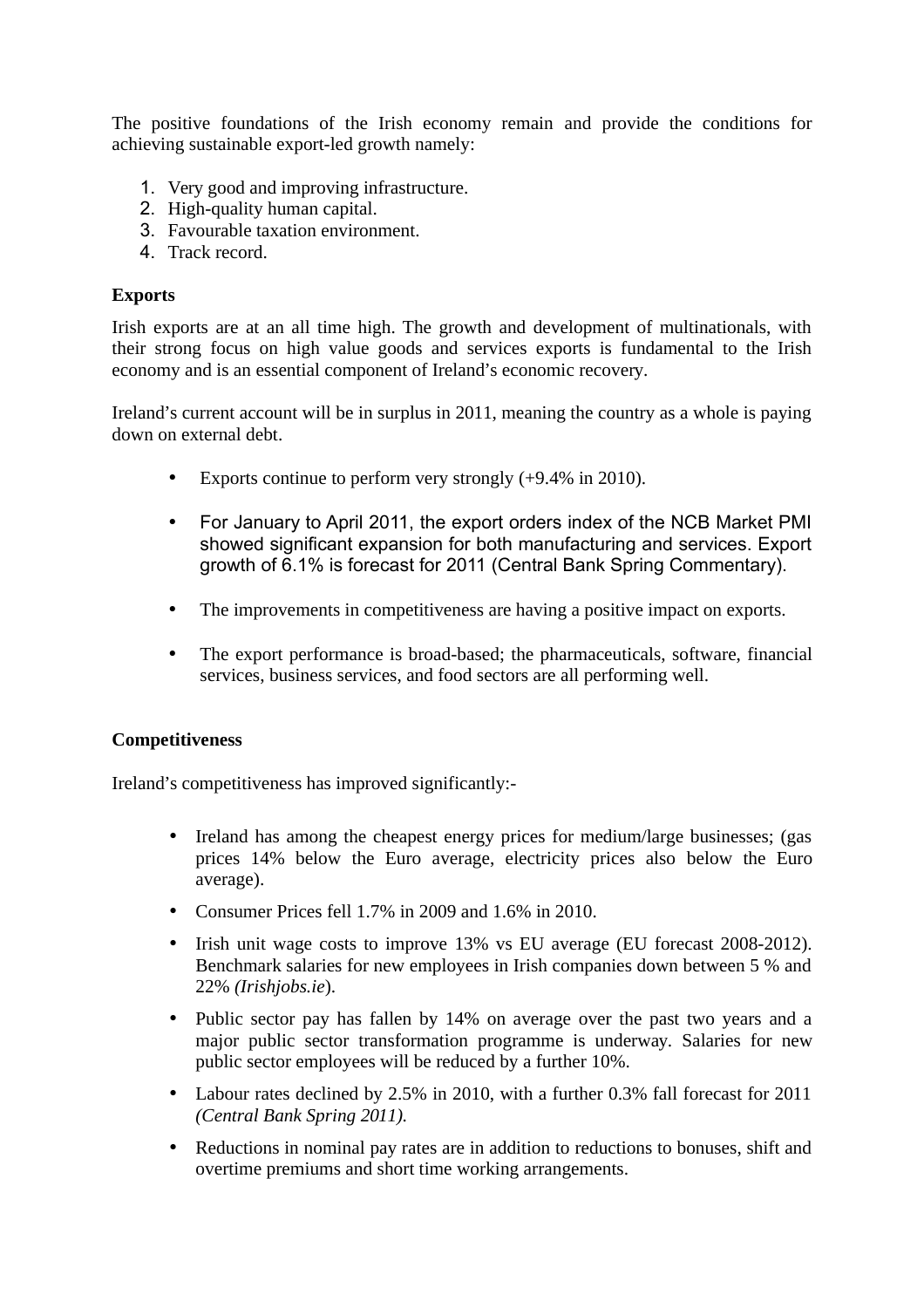- Dublin now ranks  $42<sup>nd</sup>$  most expensive city in the world, down from  $16<sup>th</sup>$  in 2008 (Mercer).
- Prime office rents falling sharply: Dublin has fallen from  $20<sup>th</sup>$  to  $33<sup>rd</sup>$  in terms of office occupancy costs (DTZ). Tender prices down to 1998 levels, -31.8% since peak in H1 2007. House prices down 35% since peak.

### **Ireland's International Rankings**

In 2010, the IMD World Competitiveness Yearbook, for the key measures influencing foreign direct investment, ranked Ireland;

- o 1 st for corporate taxes.
- $\circ$  4<sup>th</sup> for the availability of skilled labour.
- $\circ$  4<sup>th</sup> for being open to new ideas.
- $\circ$  6<sup>th</sup> for labour productivity.
- $\circ$  7<sup>th</sup> for the availability of financial skills.
- $\circ$  7<sup>th</sup> for the flexibility and adaptability of people.
- Ireland ranked first in Euro-zone of best countries for business. (Source: Forbes 2010).
- Ireland ranked first in the world for most-highly employable graduates. (Source: European Commission Study of international recruiters, 2010).
- Ireland ranked first in the world for jobs created by inward investment per capita. (Source: 2010 IBM Global Location Trends Report).
- Ireland ranked first in Europe for most competitive location for R&D investment. (Source: Mazars Review of Global R&D Incentives 2010).
- Ireland ranked second most globalised economy in the world (E&Y Globalisation Index in cooperation with Economist Intelligence Unit, Jan 2011).
- Ireland has the third highest proportion of maths, science and computer graduates in the 20-29 age cohort in the EU according to the Eurostat Yearbook, 2010.
- Ireland has continued to improve the quality of its broadband services, ranking ahead of the UK, US and Germany, according to a global survey carried out by Said Business School in Oxford University. Ireland ranked  $13<sup>th</sup>$  out of 72 countries included in the study, tied with Finland and rising from  $14<sup>th</sup>$  place in 2009.

#### **The following are just some of the reasons companies choose to set up their operations in Ireland:**

- **Flexibility** of our employment legislation versus continental Europe.
- **Skills availability** with business and technical knowledge.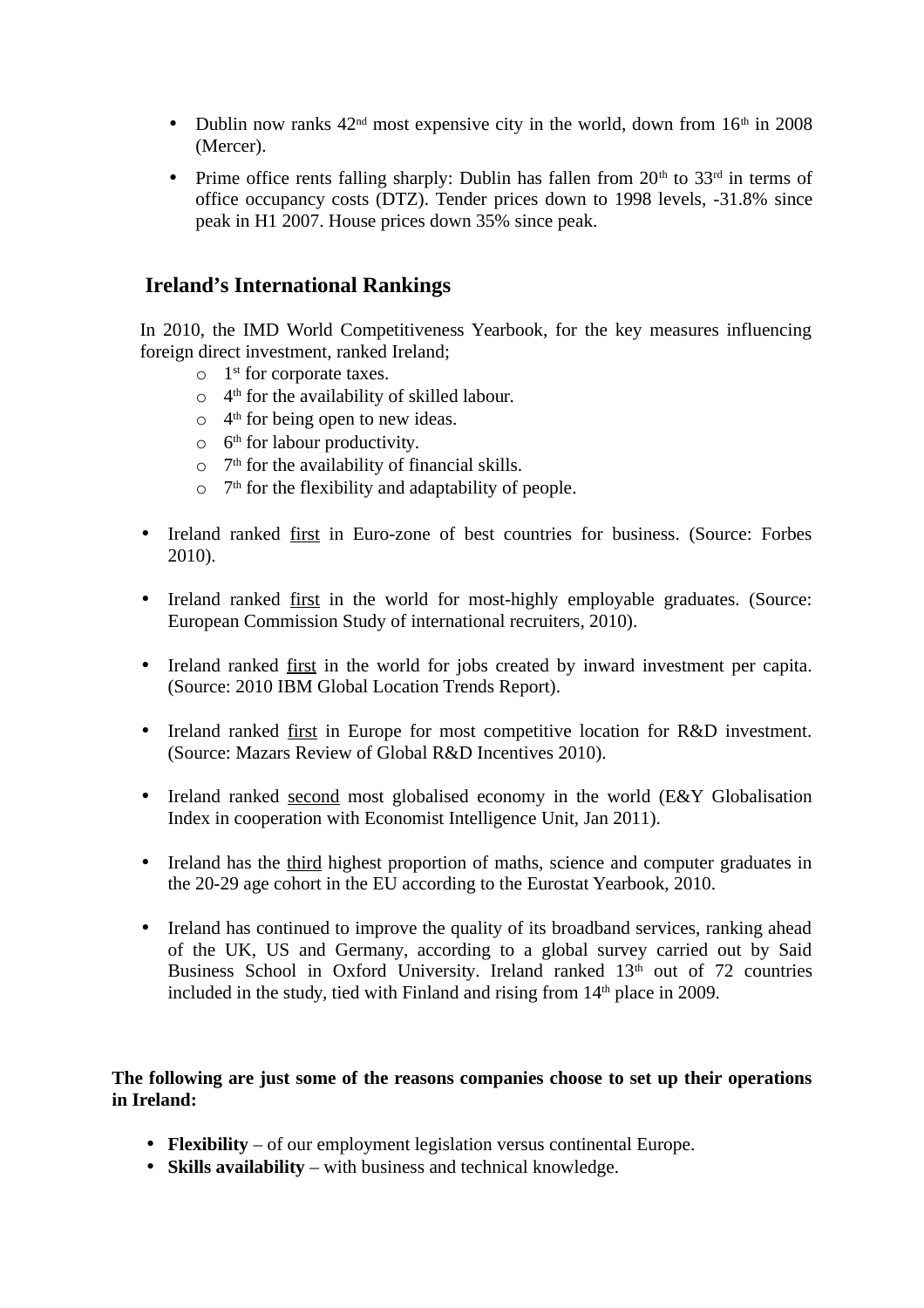- **Productivity** and strong work ethic of Irish staff.
- **Adaptability** of Irish staff when faced with new challenges.
- **Pro-business environment**  excellent IP protection and low CTR.
- **Ease of global communications** (language & time difference and telecoms infrastructure).
- **One of the most global and open economies in the world.**
- **Ease of doing business.**
- **Excellent multilingual availability.**
- **National Strategy to meet green and convergence agendas.**
- **Continuous reinvestment by Multinational businesses in Ireland.**

**If you would like to access videos featuring foreign direct investors in Ireland please click on [http://www.idaireland.com/news-media/videos/.](http://www.idaireland.com/news-media/videos/) If you would like to talk about any of the items included in this material or want to talk in more detail about foreign direct investment in Ireland, please contact any of the following:-** 

Thomas McEvoy, Media & PR Manager Communications Division, Tel: +353 1 6034255 Mobile: + 353 87 7426684 E-mail: [Thomas.mcevoy@ida.ie](mailto:Thomas.mcevoy@ida.ie)

Caitriona O' Kennedy, Manager – Marketing, Communications Division, Tel:  $+35316034156$ Mobile: + 353 87 2214532 E-mail: [Caitriona.okennedy@ida.ie](mailto:Caitriona.okennedy@ida.ie)

Gillian Kelly, Communications Division, Irish Press & PR. Tel: + 353 1 6034190 Mobile: + 353 87 1789893 E-mail: [Gillian.kelly@ida.ie](mailto:Gillian.kelly@ida.ie)

Antoinette Tyrrell, Communications Division, Irish Press & PR. Tel: +353 1 6034256 Mobile: + 353 87 7572053 E-mail: [Antoinette.tyrrell@ida.ie](mailto:Antoinette.tyrrell@ida.ie)

Elaine Healy, International Press & PR. Tel: + 353 1 6034154 Mobile: + 353 87 4197690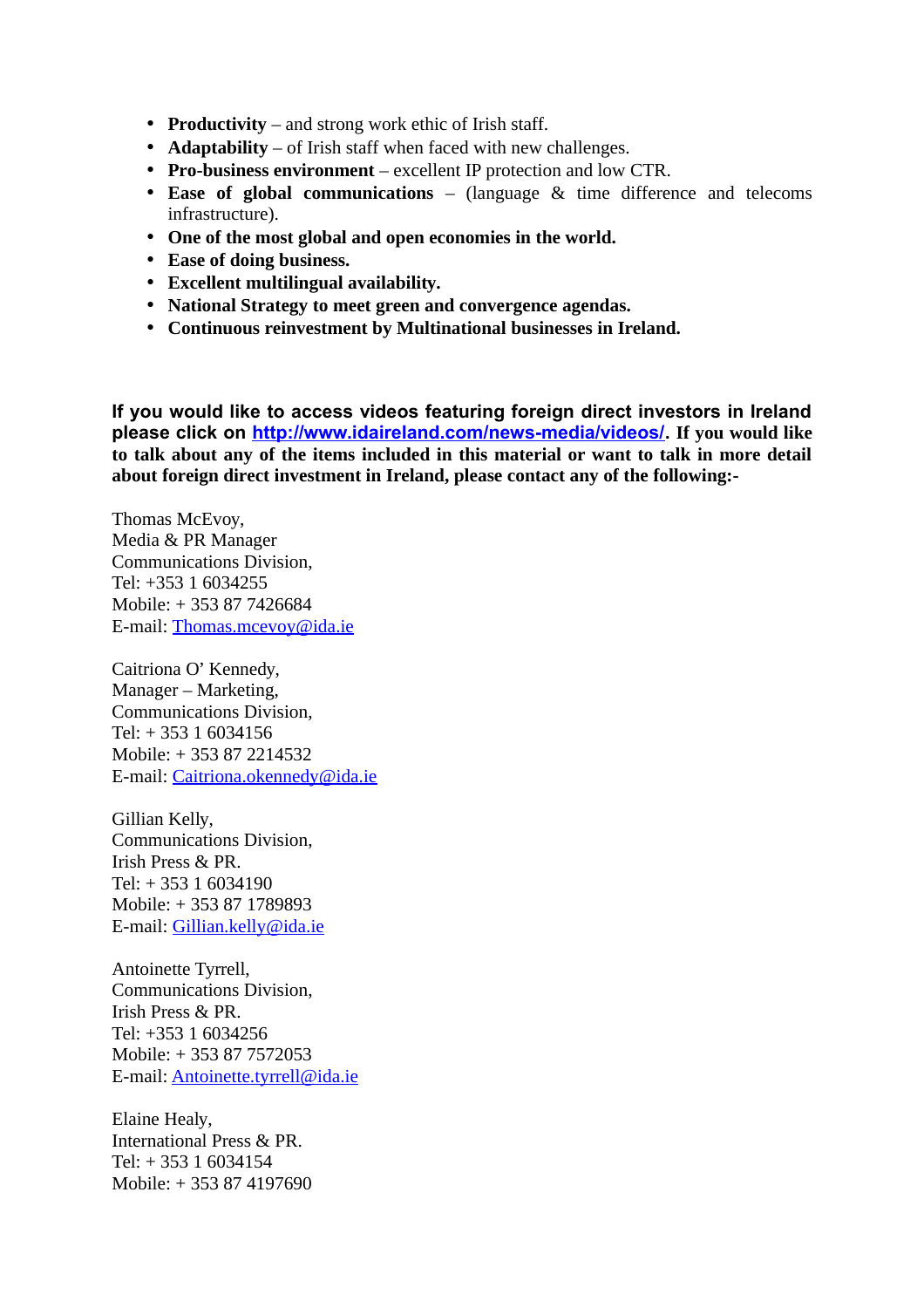# E-mail: [Elaine.healy@ida.ie](mailto:Elaine.healy@ida.ie)

Sinead Cullinan, International Press &PR. Tel: + 353 1 6034154 E-mail: [Sinead.cullinan@ida.ie](mailto:Sinead.cullinan@ida.ie)

## **APPENDIX 1**

#### **MAJOR US INVESTMENTS:**

| п              | <b>Abbott</b>               | <b>Medical Technologies</b>                                         | <b>Sligo</b>            |
|----------------|-----------------------------|---------------------------------------------------------------------|-------------------------|
| $\blacksquare$ | <b>AIG</b>                  | <b>Financial Services</b>                                           | <b>Dublin</b>           |
| п              | <b>Allergan</b>             | <b>Pharmaceuticals</b>                                              | <b>Mayo</b>             |
| $\blacksquare$ | Amgen                       | <b>Pharmaceuticals</b>                                              | <b>Dublin</b>           |
| ٠              | <b>Analog Devices</b>       | <b>ICT</b>                                                          | <b>Limerick</b>         |
| $\blacksquare$ | <b>AOL</b>                  | <b>Entertainment &amp; Media</b>                                    | <b>Dublin</b>           |
| п              | <b>Apple</b>                | <b>ICT</b>                                                          | <b>Cork</b>             |
| п              | <b>Bank of America</b>      | <b>Financial Services</b>                                           | Leitrim/Dublin          |
| п              | <b>Bausch &amp; Lomb</b>    | <b>Contact Lenses</b>                                               | <b>Waterford</b>        |
| п              | <b>Baxter Healthcare</b>    | <b>Medical Technologies</b>                                         | <b>Mayo</b>             |
| ٠              | <b>Bristol-Myers Squibb</b> | <b>Pharmaceuticals</b>                                              | <b>Dublin</b>           |
| п              | <b>Boston Scientific</b>    | <b>Medical Supplies</b>                                             | Donegal/Cork/           |
|                |                             |                                                                     | Galway/Offaly           |
| п              | <b>BNY Mellon</b>           | <b>Financial Services</b>                                           | <b>Dublin/Cork</b>      |
| п              | <b>Cisco Systems</b>        | <b>Networking &amp; Communications</b>                              | Galway                  |
| п              | <b>Citibank</b>             | <b>Financial Services</b>                                           | <b>Dublin/Waterford</b> |
| п              | <b>Cook</b>                 | <b>Medical Technologies</b>                                         | <b>Limerick</b>         |
| п              | Covidien                    | <b>Medical Technologies</b>                                         | Galway/Dublin           |
| $\blacksquare$ | <b>Dell</b>                 | <b>Supply Chain/Technical Support/</b>                              |                         |
|                |                             | <b>R&amp;D/Sales</b>                                                | Limerick/Dublin         |
| п              | <b>DePuy</b>                | <b>Medical Technologies</b>                                         | <b>Cork</b>             |
| п              | Dun & Bradstreet            | <b>Business Information Services</b>                                | <b>Dublin</b>           |
| ٠              | eBay/PayPal                 | <b>Customer Support/Service Centre</b>                              | <b>Dublin</b>           |
| п              | <b>EA</b> Games             | <b>Entertainment &amp; Media</b>                                    | Galway                  |
| п              | <b>Eli Lilly</b>            | <b>Pharmaceuticals</b>                                              | <b>Cork</b>             |
| ٠              | Facebook                    | <b>Entertainment &amp; Media</b>                                    | <b>Dublin</b>           |
| п              | Genzyme                     | <b>Pharmaceuticals</b>                                              | <b>Waterford</b>        |
| п              | <b>Gillead</b>              | <b>Pharmaceuticals</b>                                              | <b>Cork</b>             |
| ٠              | Google                      | <b>Entertainment &amp; Media</b>                                    | <b>Dublin</b>           |
| п              | <b>Hertz</b>                | <b>European Reservation Centre</b>                                  | <b>Dublin</b>           |
| п              | <b>Hewlett Packard</b>      | <b>Manufacturing/R&amp;D/ Customer Support/</b>                     |                         |
|                |                             | <b>International Bank</b>                                           | <b>Kildare/Galway</b>   |
| п              | <b>IBM</b>                  | <b>Multi Project manufacturing/Software</b><br>& Technical Services | <b>Dublin</b>           |